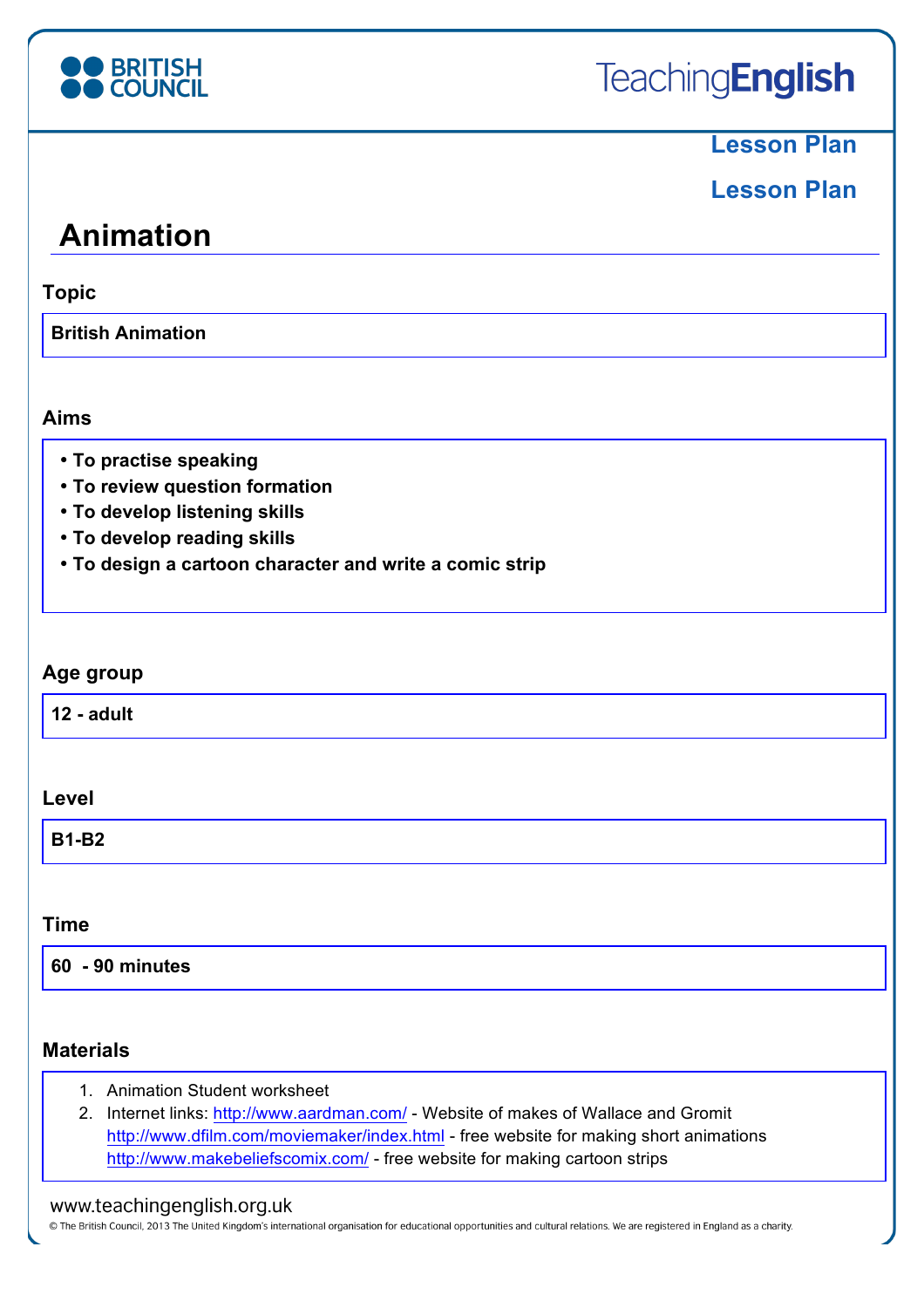

# **Lesson Plan**

**Lesson Plan** 

http://www.britishanimationawards.com/ British Animation Awards website

#### **Introduction**

This lesson is based on British animation and some tasks require visual aids so it does require a little more preparation on your part than the other Essential UK lessons. The British animation industry has seen something of a boom in recent years with the success of creations such as Bob the Builder, Nick Park's Wallace and Gromit, the film Valiant or the new hi-tech film version of the 1970's classic The Magic Roundabout.

Task 1 looks at pictures of cartoon characters and Task 2 gets students talking to each other about animation. Task 3 involves watching a clip of some British animation for students to comment on and Task 4 is a reading task about the making of Valiant. Task5 and Task 6 are creative tasks where students have the chance to create a cartoon character and a comic strip.

#### **Procedure**

|                                          | Tell the students you are going to flash them a picture of a famous 'person' and you want<br>them to tell you who it is. When they have guessed the characters select a few of the<br>most popular ones and ask students to tell you what they know about them. If you like,<br>add a few British classics from your childhood such as Postman Pat, The Wombles or<br>The Magic Roundabout (depending on your age, your childhood favourites may be<br>different!) If the students don't know who they are use this information gap for them to<br>ask questions about them.                                |
|------------------------------------------|-------------------------------------------------------------------------------------------------------------------------------------------------------------------------------------------------------------------------------------------------------------------------------------------------------------------------------------------------------------------------------------------------------------------------------------------------------------------------------------------------------------------------------------------------------------------------------------------------------------|
| 2. Task 2- Find<br>the animation<br>fans | This is a find somebody who activity to get students speaking to each other and finding<br>out who is interested in animation. Tell students they have to put different class mates in<br>each row, they can't just talk to one person. If you have lower levels check they know<br>how to ask the questions before they stand up to mingle with each other and if necessary<br>write them up on the board for students to refer to. Encourage them to ask follow up<br>questions.<br>Eg. "do you have a favourite cartoon?"<br>"have you watched any cartoons this week?"<br>"are you a good artist?" etc. |
| 3. Task 3- Let's<br>watch a clip!        | For this task you will need to have access to a TV and a DVD/video player or projector<br>and a DVD/video or clip of a British animated film or series. See if teachers or students                                                                                                                                                                                                                                                                                                                                                                                                                         |

#### www.teachingenglish.org.uk

© The British Council, 2013 The United Kingdom's international organisation for educational opportunities and cultural relations. We are registered in England as a charity.